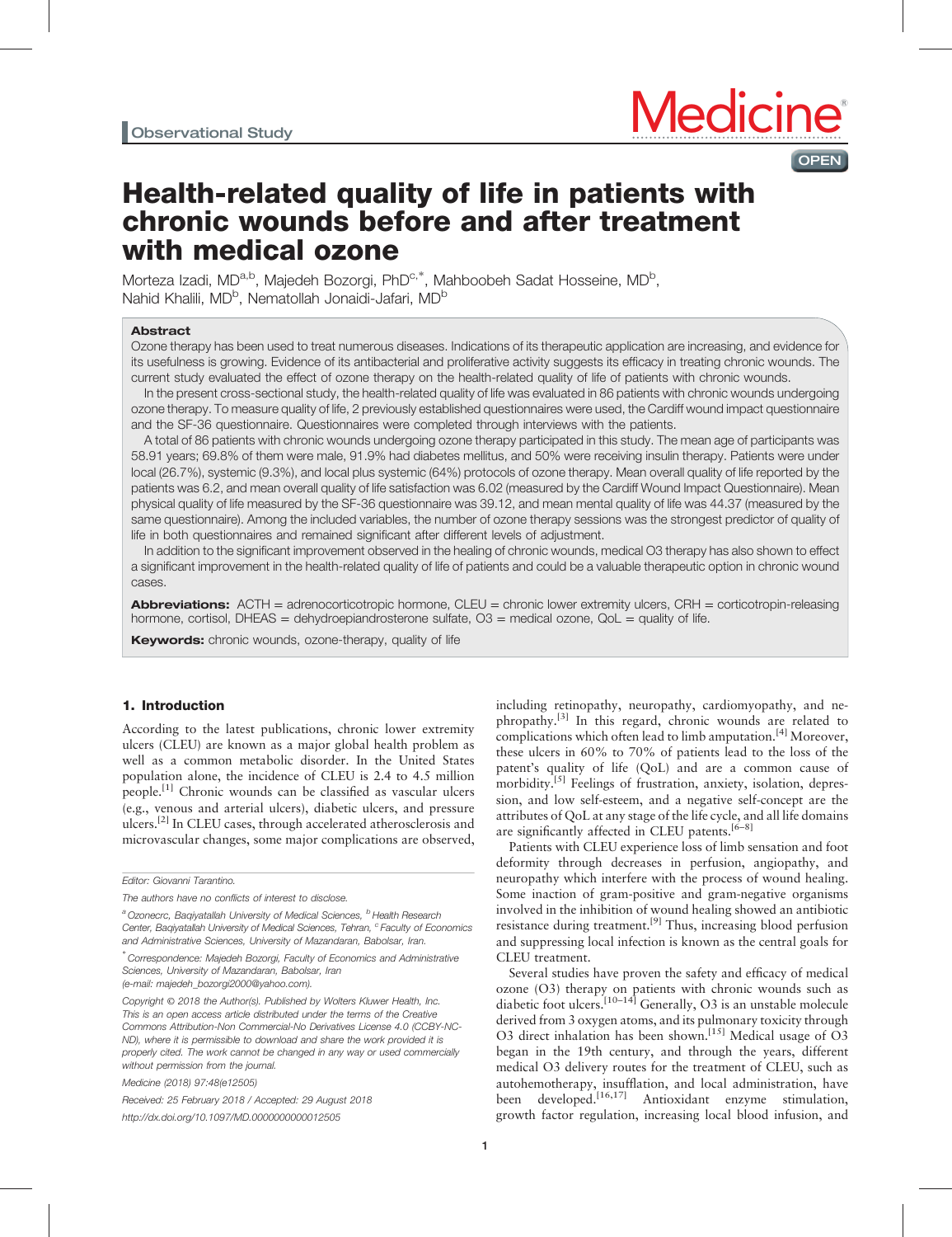antibacterial activity are the beneficial roles of O3 therapy in chronic wound improvement.<sup>[17,18]</sup> While some clinical trials have proven the significant therapeutic potential of O3 therapy on CLEU cases, QoL in these patients before and after treatment is one of the important unknown prospects for developing this therapeutic method in clinical approaches. Therefore, the aim of this study was to evaluate the effect of medical O3 therapy for various causes of chronic wound, including diabetes, vascular diseases, chronic pressure, and osteomyelitis, on patients' healthrelated QoL.

### 2. Methods

### 2.1. Patients

This cross-sectional study employed 2 questionnaires for assessing Cardiff Wound Impact. The first questionnaire was specifically designed to measure QoL in people with ulcers, and the next general questionnaire was used to assess health-related QoL. Health-related QoL was evaluated in 86 patients with chronic wounds undergoing O3 therapy in Baghiyatalah Ozone Therapy Research Center, Tehran, Iran.

O3 therapy was done based on the Madrid Declaration on Ozone Therapy as approved by the International Scientific Committee of Ozone Therapy.[\[19\]](#page-5-0) In brief, treatment included the following techniques: Local ozone therapy, minor hemotherapy, and major hemotherapy. Ozolive gel and ozone solutions were also used for dressing.

### 2.2. Questionnaires and measure of quality of life

To measure QoL, 2 previously developed questionnaires, the Cardiff wound impact questionnaire and the SF-36 questionnaire, were used. The SF-36 questionnaire is a general questionnaire for assessing health-related quality of life. The questionnaire results from a valid study called Medical Outcome Study. It is one of the most popular questionnaires for assessing health-related lifestyle and has been used on a large scale over many years. Generally, this questionnaire assesses 8 areas: physical function of the individual; individual limitation of function due to reduced physical health; individual functional limitations due to decreased mental health; energy/fatigue; mental health; social function; pain; and general health.<sup>[\[20\]](#page-5-0)</sup> A single medical doctor who is expert in both the English language and chronic wound management interviewed the patients to complete the questionnaire.

Although an approved Persian language translated version of the SF-36 questionnaire was available, a localized version of the Cardiff Wound Impact questionnaire was prepared. After obtaining permission from the main designers of the questionnaire, it was translated from English to Persian and backtranslated from Persian to English under the supervision of specialists to obtain a localized version of the Cardiff Wound Impact Questionnaire. Both the SF-36 and Cardiff Wound Impact questionnaires are comprised of 19 main items: age, sex, place of residence, education, marital status, home status, diabetes, hypertension, ischemic heart disease, kidney failure, ozone therapy sessions, methods of ozone therapy, history of wound debridement, history of amputation, hospitalization, combined antibiotic treatment, wound healing status, independence, and frequency of meeting family members. The first questionnaire specifically measures quality of life in patients with lower extremity wounds, and the latter measures general healthrelated quality of life independent to the background disease of the patients. In total, 86 patients with chronic wounds undergoing O3 therapy participated in the current study. In all steps of this study, signed written consent was obtained from the patients, and 2 expert physicians completed the questionnaires through interviews.

Prior to conducting this research, the details of it were presented and confirmed at a Research Ethics meeting on 01/06/ 2014 with registration no. 5904/5/340.

### 2.3. Data analysis

Data was analyzed using software SPSS ver. 20, during which averages questions as explained above, and taking into account the different groups to compare the average of independent test  $t$ test and the results were reported. Values are shown as means $\pm$ SD, and a P value less than.05  $(P < .05)$  was considered significant.

### 3. Results

Overall, the QoL of 86 patients with chronic wounds was assessed. Mean age of the participants was 58.91 years, 69.8% were male, 91.9% had diabetes mellitus, and 50% were undergoing insulin therapy. Patients were under local  $(26.7\%)$ , systemic  $(9.3\%)$ , and local plus systemic  $(64\%)$ protocols of ozone therapy. Mean overall QoL reported by the patients was 6.2, and mean overall QoL satisfaction was 6.02 (measured by the Cardiff Wound Impact questionnaire). Mean physical QoL measured by the SF-36 questionnaire was 39.12, and mean mental QoL was 44.37 (measured by the same questionnaire). Among the included variables, the number of ozone therapy sessions was the strongest predictor of QoL for both questionnaires, and it remained significant after different levels of adjustment. [Table 1](#page-2-0) shows the variables and data interpretation.

Results of the current study showed a significant correlation between history of amputation and patient QoL in both questionnaires (SF-63 =  $P < .103$  and Cardiff =  $P < .078$ ) (Tables 2 and 4). Unlike history of amputation, there was an opposite interaction between QoL and combined antibiotic treatment in both questionnaires  $(SF-63=P<.083$  and Cardiff= $P<.0021$ ) (Tables 2 and 4).

Again, the results of multivariate regression analyses in both questionnaires proved that there is a correlation between O3 therapy and patient QoL (Tables 3 and 5). In the SF-63 questionnaire, multivariate regression analysis showed a significance in number of sessions  $(P < .000)$  and independence  $(P < .000)$ . A direct and significant relation between degree of education and QoL was also seen  $(P < .013)$ . Analysis proved that there is an opposite interaction between QoL and the methods of O3 therapy  $(P < .013)$  ([Table 3](#page-2-0)). In the Cardiff questionnaire as in the SF-63, multivariate regression analysis showed a significant correlation between number of O3 therapy sessions ( $P < .001$ ) as well as independence  $(P < .002)$  and patient QoL. Combined antibiotic treatment and methods of O3 therapy had a direct and significant correlation ( $P < .041$  and  $P < .004$ , respectively) with QoL ([Table 5](#page-3-0)).

Multivariate regression analysis for PCS from the SF-63 questionnaire showed that number of O3 therapy sessions as the main independent variable has a direct significant correlation with QoL  $(P < .001)$ . Moreover, independence and methods of O3 therapy had a significant relation ( $P < .002$  and  $P < .001$ , respectively). There was an opposite correlation between history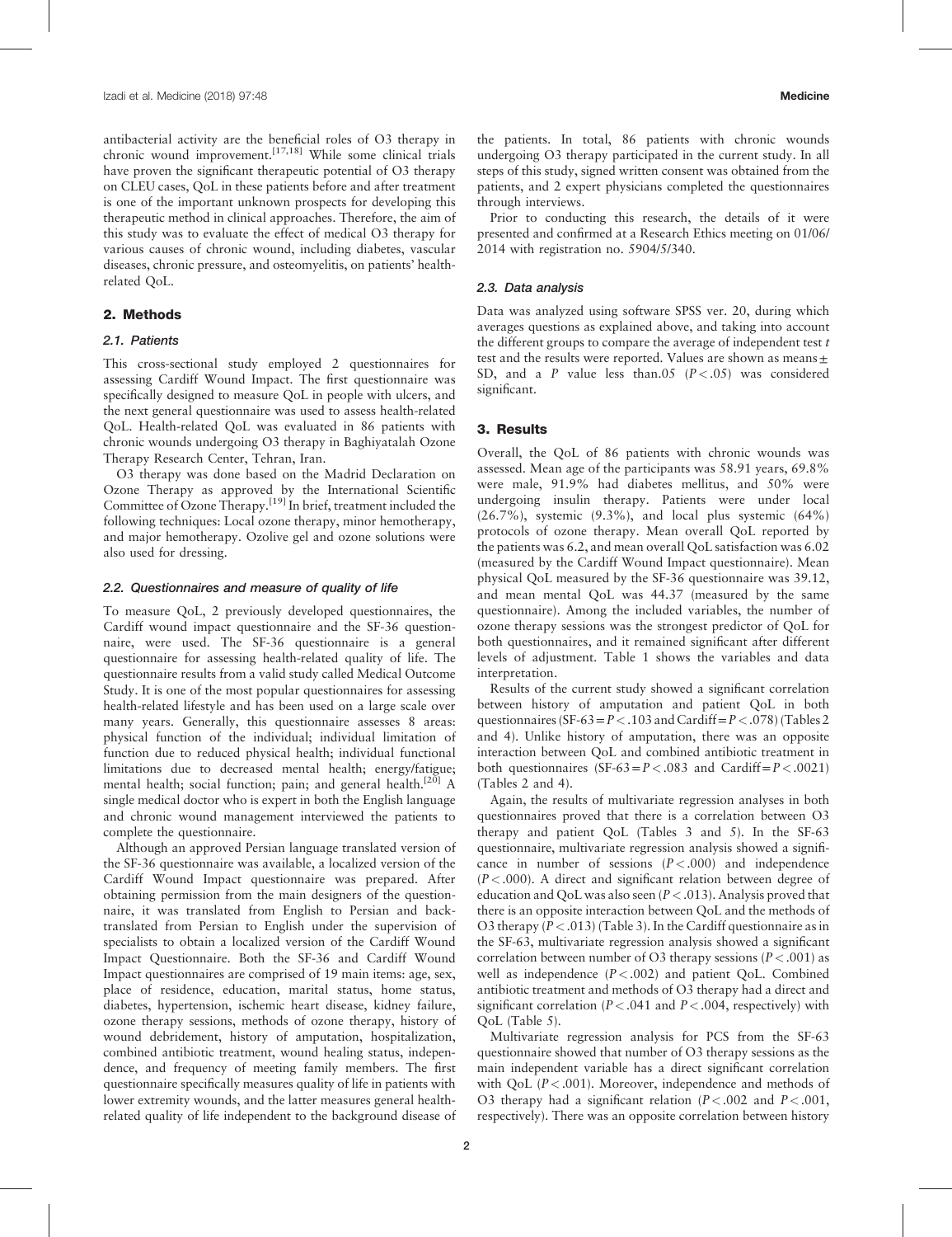# <span id="page-2-0"></span>Table 1

|     |                          |                                                          | <b>Ouantitative</b> |                 | <b>Oualitative</b>     |               |                                                                                                                                |                                              |
|-----|--------------------------|----------------------------------------------------------|---------------------|-----------------|------------------------|---------------|--------------------------------------------------------------------------------------------------------------------------------|----------------------------------------------|
| Row | <b>Variable</b>          | Role (independent, dependent,<br>background, confounder) | <b>Continuous</b>   | <b>Discrete</b> | <b>Nominal Ranking</b> |               | <b>Scientific definition</b>                                                                                                   | <b>Unit</b>                                  |
| 1   | Quality of life          | Dependent                                                |                     |                 |                        | $\frac{1}{2}$ | Patients' satisfaction with life by<br>questionnaire SF-36 will be<br>measured.                                                |                                              |
| 2   | Ozone                    | Independent                                              |                     |                 |                        |               | Three-atomic oxygen molecules                                                                                                  | Micrograms per millilitre.                   |
| 3   | Age                      | Background                                               |                     |                 |                        |               | The number of person years of<br>life                                                                                          | Year                                         |
| 4   | Gender                   | Background                                               |                     |                 |                        |               | Every gender                                                                                                                   | Male female                                  |
| 5   | Income                   | Background                                               |                     |                 |                        |               | The monthly income of the<br>household head                                                                                    | Rial                                         |
| 6   | Education                | Background                                               |                     |                 |                        | ×.            | Everyone at school and university<br>education                                                                                 | Last educational certificate                 |
| 7   | Location                 | Background                                               |                     |                 |                        |               | Location persons                                                                                                               | Tehran / non-Tehrani                         |
| 8   | Marital status           | Background                                               |                     |                 |                        |               | Single or married patient                                                                                                      | Single married                               |
| 9   | Chronic wounds           | Background                                               |                     |                 |                        |               | A sore that lasts more than 3<br>months                                                                                        | The presence or absence<br>of chronic wounds |
| 10  | Background disease       | Background                                               |                     |                 |                        | $\ast$        | Any medical condition diagnosed<br>in patients.                                                                                | Yes/no                                       |
| 11  | Cell therapy             | Background                                               |                     |                 |                        | ×.            | Any medical treatment for<br>wounds in addition to ozone<br>as well as any medical<br>treatment for the Background<br>disease. | Yes/no                                       |
| 12  | Debridement<br>of wounds | Background                                               |                     |                 |                        | $\frac{1}{2}$ | History of any surgical wound<br>debridement patient.                                                                          | Yes/no                                       |

of amputation and patient QoL  $(P < .040)$  ([Table 6\)](#page-3-0). Additionally, multivariate regression analysis for MCS from the SF-63 questionnaire proved again that number of O3 therapy sessions is the main independent variable and has a direct significant correlation with QoL  $(P < .012)$ . Similarly, the patient's independence and education had significant correlations with QoL ( $P < .013$  and  $P < .020$ , respectively) [\(Table 7\)](#page-3-0).

Table 2

The relation between studied variables and QoL for SF-63 questionnaire.

| variable name                       | β        | P value |  |
|-------------------------------------|----------|---------|--|
| Age                                 | $-0.038$ | .774    |  |
| Sex                                 | $-0.009$ | .933    |  |
| Place of living                     | $-0.066$ | .546    |  |
| Education                           | 0.028    | .779    |  |
| Marital status                      | $-0.105$ | .335    |  |
| Home status                         | 0.105    | .335    |  |
| <b>Diabetes</b>                     | 0.090    | .408    |  |
| Hypertension                        | $-0.017$ | .887    |  |
| Ischemic heart diesis               | $-0.019$ | .863    |  |
| Kidney failure                      | $-0.151$ | .166    |  |
| Ozone therapy sessions              | 0.521    | $-.001$ |  |
| Methods of ozone therapy            | $-0.053$ | .626    |  |
| History of wound debridement        | $-0.054$ | .618    |  |
| History of amputation               | $-0.177$ | .103    |  |
| Hospitalization                     | $-0.063$ | .562    |  |
| Combined antibiotic treatment       | $-0.188$ | .083    |  |
| Wound healing or not                | 0.359    | .001    |  |
| Independence                        | 0.355    | .001    |  |
| Frequency of meeting family members | 0.052    | .633    |  |

Values are means $±$ SD.

# $^{*}P<.05$ .

### 4. Discussion

In the Cardiff Wound Impact questionnaire used in the final model of regression analysis, presence or absence of antibiotic treatment, independent living ability, and QoL in addition to number of ozone therapy sessions were associated with ozone therapy. Antibiotic therapy and the ability to live independently were inversely proportional to QoL. Ozone therapy for localized to systemic treatment was associated with a higher QoL. The ozone treatment system for systemic plus topical treatment was associated with a higher QoL.

In the SF-36 questionnaire used in the final model regression analysis, level of education, ability to live independently, and QoL in addition to number of ozone therapy sessions were

| Table 3                                                   |          |               |  |
|-----------------------------------------------------------|----------|---------------|--|
| Multivariate regression analysis for SF-63 questionnaire. |          |               |  |
| Variable name                                             | β        | P value       |  |
| Age                                                       | $-0.144$ | .235          |  |
| Sex                                                       | 0.084    | .383          |  |
| Place of living                                           | $-0.005$ | .958          |  |
| Education                                                 | 0.278    | .013          |  |
| Home status                                               | 0.050    | .597          |  |
| Ozone therapy sessions                                    | 0.564    | 0 > 000       |  |
| Methods of ozone therapy                                  | $-0.232$ | .013          |  |
| History of wound debridement                              | 0.078    | .470          |  |
| History of amputation                                     | $-0.186$ | .059          |  |
| Hospitalization                                           | $-0.103$ | .247          |  |
| Combined antibiotic treatment                             | $-0.138$ | .118          |  |
| Wound healing or not                                      | 0.011    | .920          |  |
| Independence                                              | 0.371    | $0$ $> 0.000$ |  |

Values are means $±$ SD.

 $^*P$  < .05.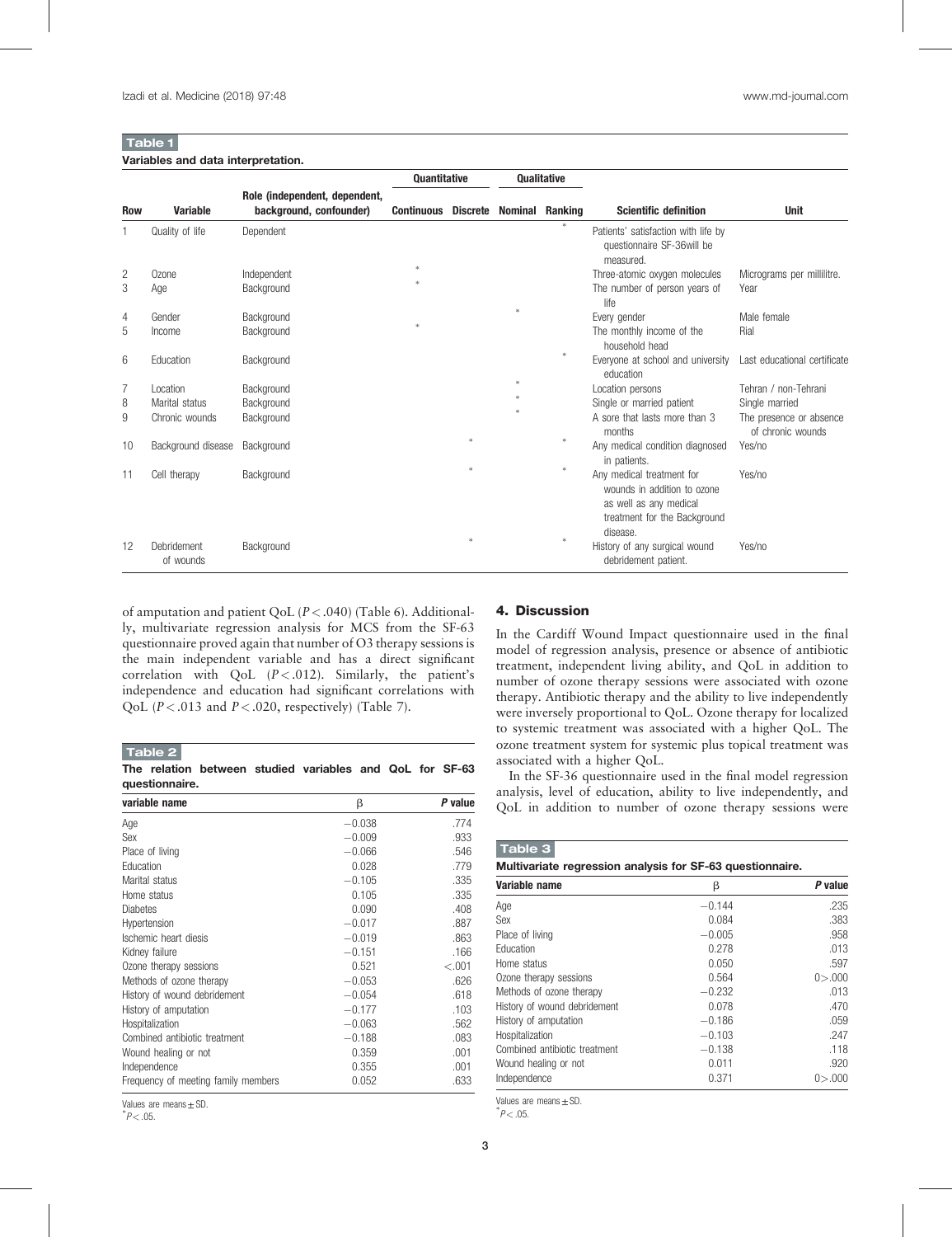#### <span id="page-3-0"></span>Table 4

The relation between studied variables and QoL for Cardiff questionnaire.

| Variable name                       | β        | P value |
|-------------------------------------|----------|---------|
| Age                                 | 0.052    | .635    |
| Sex                                 | $-0.031$ | .778    |
| Place of living                     | 0.120    | .272    |
| Education                           | $-0.131$ | .229    |
| Marital status                      | 0.100    | .359    |
| Home status                         | $-0.111$ | .310    |
| <b>Diabetes</b>                     | $-0.026$ | .813    |
| Hypertension                        | 0.065    | .554    |
| Ischemic heart diesis               | 0.064    | .558    |
| Kidney failure                      | 0.117    | .283    |
| Ozone therapy sessions              | $-0.515$ | $-.001$ |
| Methods of ozone therapy            | 0.117    | .283    |
| History of wound debridement        | 0.059    | .591    |
| History of amputation               | 0.191    | .078    |
| Hospitalization                     | 0.058    | .596    |
| Combined antibiotic treatment       | 0.249    | .021    |
| Wound healing or not                | $-0.384$ | $-.001$ |
| Independence                        | $-0.309$ | .004    |
| Frequency of meeting family members | $-0.099$ | .346    |

Values are means $±SD$ .

 $^{\degree}P<.05$ .

associated with ozone therapy. This means that the ability to live independently and QoL are in direct proportion to level of education. Similar to the Cardiff Wound Impact assessment, ozone therapy for localized to systemic treatment was associated with a higher QoL. The ozone treatment system for systemic plus topical treatment was associated with a higher QoL. The SF-36 questionnaire is divided into 2 parts. The PCS part is related to the physical dimension of QoL, and the MCS part relates to the mental aspect of QoL.

In the PCS, the final model regression analysis showed that, in addition to number of ozone therapy sessions, history of amputation, the ability to live independently, and QoL were associated with ozone therapy. This means that the ability to live independently and QoL has amputation directly and inversely proportional to the QoL. Similar to the previous 2, treatment with ozone locally to systemic treatment was associated with a higher QoL. The ozone treatment system for systemic plus topical

| Table 5                                                     |          |         |  |  |
|-------------------------------------------------------------|----------|---------|--|--|
| Multivariate regression analysis for Cardiff questionnaire. |          |         |  |  |
| Variable name                                               | β        | P value |  |  |
| Age                                                         | 0.083    | .502    |  |  |
| Sex                                                         | $-0.057$ | .562    |  |  |
| Place of living                                             | $-0.004$ | .968    |  |  |
| <b>Education</b>                                            | 0.050    | .654    |  |  |
| Home status                                                 | 0.010    | .916    |  |  |
| Ozone therapy sessions                                      | $-0.575$ | $-.001$ |  |  |
| Methods of ozone therapy                                    | 0.0273   | .004    |  |  |
| History of wound debridement                                | $-0.070$ | .527    |  |  |
| History of amputation                                       | 0.168    | .095    |  |  |
| Hospitalization                                             | 0.073    | .426    |  |  |
| Combined antibiotic treatment                               | 0.186    | .041    |  |  |
| Wound healing or not                                        | $-0.056$ | .606    |  |  |
| Independence                                                | $-0.307$ | .002    |  |  |

Values are means±SD. <sup>∗</sup>

 $^{*}P$  < .05.

|--|

| Multivariate regression analysis for PCS of SF-63 questionnaire. |  |  |
|------------------------------------------------------------------|--|--|
|------------------------------------------------------------------|--|--|

| Variable name                 | β        | P value |
|-------------------------------|----------|---------|
| Age                           | $-0.158$ | .186    |
| Sex                           | 0.094    | .319    |
| Place of living               | $-0.059$ | .524    |
| Education                     | 0.137    | .206    |
| Home status                   | 0.041    | .664    |
| Ozone therapy sessions        | 0.564    | $-.001$ |
| Methods of ozone therapy      | $-0.308$ | .001    |
| History of wound debridement  | $-0.060$ | .573    |
| History of amputation         | $-0.200$ | .040    |
| Hospitalization               | $-0.034$ | .700    |
| Combined antibiotic treatment | $-0.128$ | .143    |
| Wound healing or not          | 0.031    | .766    |
| Independence                  | 0.290    | .002    |

Values are means + SD.

 $\degree P$   $<$  .05.

treatment was associated with a higher QoL. Here, there was no significant relationship between level of education and QoL.

This means that the ability to live independently and QoL are directly proportionate to level of education. Here, history of amputation was not related to QoL. The change was remarkable in this part of the power relationship between independent living and QoL with QoL psychological than physical strength. Moreover, the types of [ozone therapy](https://www.austinozone.com) and QoL in this area had no significant relationship.

A review of the literature revealed that, to the best of the authors' knowledge, no assessment of QoL in patients treated with ozone has been done.<sup>[\[21\]](#page-5-0)</sup> It is estimated that ozone therapy acts through stimulation of the neuroendocrine system. Although the exact mechanism is unclear, an euphoric feeling of liberation is involved. It is proposed that these hormones, including adrenocorticotropic hormone (ACTH), corticotropin-releasing hormone (CRH), cortisol, dehydroepiandrosterone sulfate (DHEAS), growth hormones, endorphins, and neurotransmitters, when injected with ozone-rich blood to the body, are released.[\[16\]](#page-5-0) Another hypothesis is that, as the results of this study suggest, because ozone therapy is effective in wound healing, this healing enhances QoL for the patients. The relationship between elevated ozone therapy and improved QoL can be attributed to

| Variable name                 | β        | P value |  |
|-------------------------------|----------|---------|--|
| Age                           | 0.024    | .868    |  |
| Sex                           | 0.019    | .869    |  |
| Place of living               | 0.068    | .549    |  |
| Education                     | 0.311    | .020    |  |
| Home status                   | 0.171    | .135    |  |
| Ozone therapy sessions        | 0.331    | .012    |  |
| Methods of ozone therapy      | $-0.029$ | .792    |  |
| History of wound debridement  | 0.242    | .065    |  |
| History of amputation         | $-0.039$ | .737    |  |
| Hospitalization               | $-0.073$ | .495    |  |
| Combined antibiotic treatment | 0.005    | 961     |  |
| Wound healing or not          | $-0.103$ | .417    |  |
| Independence                  | 0.279    | .013    |  |

Values are means $±$ SD

 $^*P$  < .05.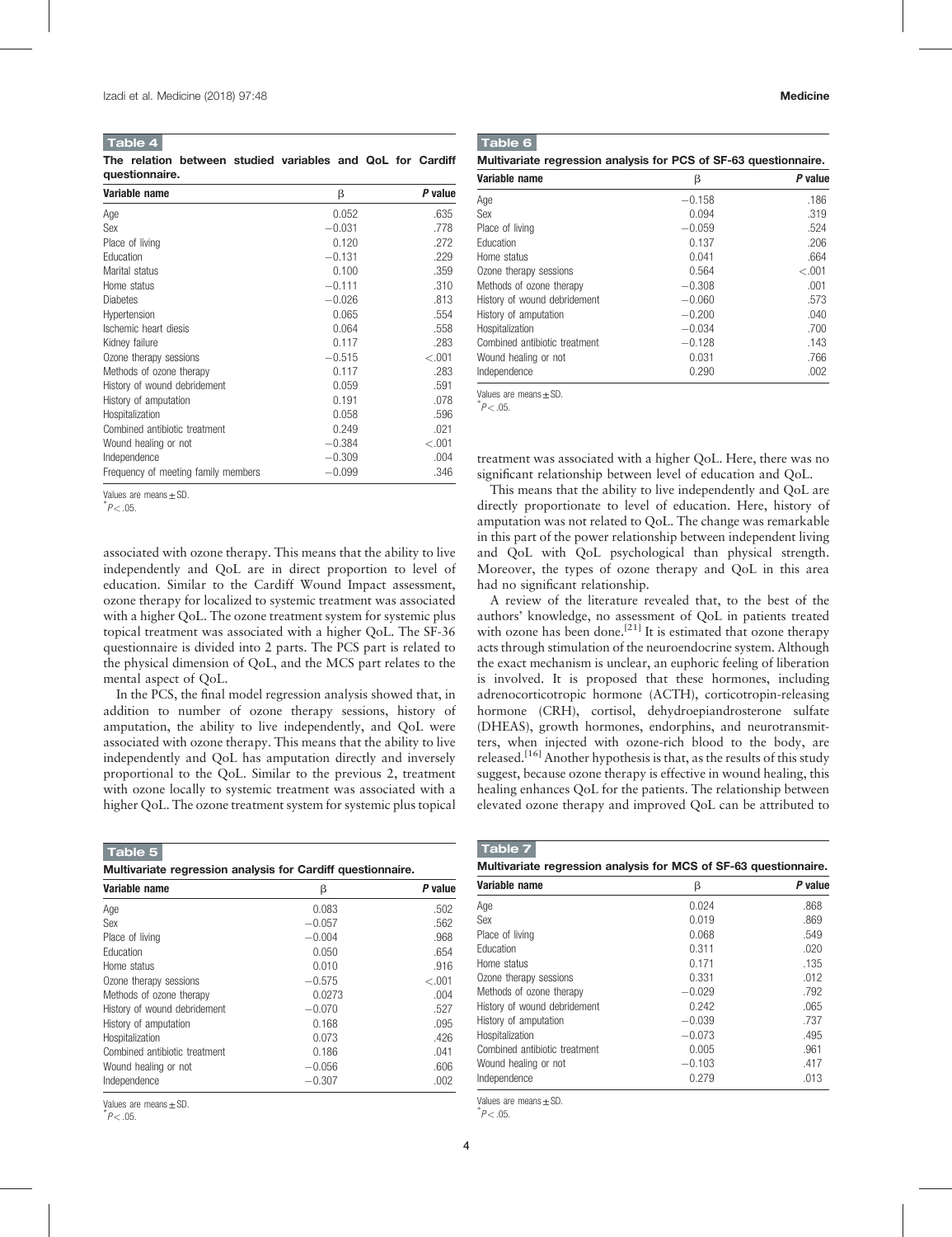wound healing. However, in the current study, multivariate regression analysis of final recovery or wound healing was not significantly associated with QoL.

Due to the high number of ozone therapy sessions associated with increased QoL, as shown in the current study, the strongest predictor of QoL was number of ozone therapy sessions. Another variable that was directly related to QoL in the current study was the ability to live independently. The ability to live independently with all models of the Cardiff and SF-36 questionnaires had a direct and significant relationship with QoL. This relationship is also evident, and it seems rational. Interestingly, the relationship of these variables is more significant with physical health than with mental health. The relation between physical health and QoL is more powerful both clinically and statistically. Reputable studies have achieved results in line with the current findings. For example, Fortin et al<sup>[\[22\]](#page-5-0)</sup> evaluated the relationship between comorbidities and QoL. The greater the number of comorbidities was more individual, he also reduced QoL. In the current study, 2 main questionnaire study was not associated in the final model regression analysis. But the SF-36 divided into 2 physical and mental, although a history of amputation of the mind was not related to the variable part of the beauty of this questionnaire, is a direct connection that after entering the other variables in the regression equation is still significant.

In the current study, despite the fact that number of treatments and QoL were directly associated with ozone, the ozone therapy was inversely associated with QoL. This means that those patients who were only treated locally had a better quality of life than others. At first glance, it seems that treatment with ozone is more severe and QoL is further reduced. The reason for this relationship is the severity of the wounds. The larger wounds, more and more fluid design are needed to systemic therapy, ozone therapy by topical, and systemic treatment to both changes. Thus, it seems that this connection is strongly related to the type of wounds receiving ozone therapy. A case in point is the relationship of ozone therapy with both scale and QoL. It is hypothesized that QoL is even enhanced with ozone protection, because it suggests that ozone can improve mental QoL. The same is the case for antibiotic therapy as seen in the current study.

In the Cardiff questionnaire, antibiotic treatment was inversely related to QoL. Here, too, the problem arises that the wounds are likely more serious and more infectious diseases are treated with antibiotics. The patients also have a lower QoL. Therefore, antibiotic therapies are those that have a lower QoL and the reversed antibiotic treatment and QoL is a false relationship. It is noteworthy that this negative association was significant only in the Cardiff questionnaire; and any components of the SF-36 questionnaire, physical, and psychological regression.

Many studies have examined QoL in Iran as part of their expression is not unpleasant. In this study, the SF-36 questionnaire was used to evaluate QoL. The total mean scores of physical (PCS) and mental (MCS) QoL in these patients were 55.01 and 63.86 points, respectively, corresponding to both of our study are higher  $(P < .001)$ . Of course, it is known that the participants in the current study were healthy normal citizens of Tehran. In this study, factors that were associated with QoL and health included age, gender, and economic status. Older age, female gender, and weaker economic situation had direct correlations with the physical deterioration of QoL. While that does not play an important role for mental health, age and gender were not significant. In this study, there was no significant relationship between physical or mental QoL in contrast to our study, education or living independently or with family.

As mentioned above, this study was conducted on healthy subjects. Other studies, however, have been conducted on a variety of Iranian patients. For example, one study assessed 101 patients with nonmalignant chronic pain caused by disease recommend the suffering of samples. In it, overall QoL and overall mental health QoL were 43.37 and 46.95, respectively. The study also reported lower overall QoL in older people.<sup>[22,23]</sup>

Another study examined the QoL of patients with type II diabetes. This study was conducted in 2012 and with a large sample size  $(n=3472)$ . It investigated QoL in 3472 Iranian people with type 2 diabetes with a mean age of 59.4 years and the factors related to it.<sup>[\[24\]](#page-5-0)</sup>

In this study, unlike the previous two studies, the SF-36 questionnaire was not used; thus, a direct comparison with the scores in the current study was not possible. However, the existence of possible factors affecting the QoL of diabetic patients in this study is remarkable. Overall, female gender, lower education, having a steady job, longer duration of diabetes, hospitalization due to diabetes in the year before the study, diabetic foot ulcers, nephropathy, and retinopathy were factors that had a relationship with a lower QoL. The project researchers concluded that the QoL of diabetic patients in Iran is significantly lower.<sup>[\[24\]](#page-5-0)</sup> Ironically, the very existence of diabetic foot ulcers in people is directly and strongly associated with a reduced QoL. In this study, variables such as marital status, type of diabetes (such as untreated, nutritional therapy, lifestyle changes, and drug treatment), city of residence, and cardiovascular diseases had an effect on QoL.

One study published in 2014 investigated 1232 patients who had recently been infected with diabetic foot ulcers. This study with diabetes data gathered from 14 centers in 10 European countries was valid. As in previous studies, the SF-36 questionnaire and the Euro-Qol-5D were used.

Among other factors, patient QoL will be affected by size of the wound, limb ischemia, increased serum levels of CRP, clinical diagnosis of infection, and polyneuropathy, all of which are related to reduced QoL.<sup>[\[25\]](#page-5-0)</sup>

To the best of the authors' knowledge, the current study is the only study that examines the QoL in patients treated with ozone. The sectional nature of the study makes it harder to make a causal link between categorical variables. The small sample size indicates that all relationships between variables are not perfectly efficient. Therefore, it is possible that other relationships between these variables are present in higher sample volumes.

### 5. Conclusion

Patients with chronic wounds have considerably decreased QoL and need special care. Medical O3 therapy appears to increase health-related QoL among these patients and could be a valuable therapeutic option. It seems that the application of medical O3 therapy, in addition to its positive effects on the healing process of chronic wounds, can significantly improve and increase QoL in patents. The current study has proven again that O3 therapy can be a safe, efficient, and highly potential therapeutic method for improving QoL in cases with chronic wounds.

# Author contributions

Conceptualization: Morteza Izadi, Nematollah Jonaidi-Jafari, Nahid Khalili, Mahboobeh Sadat Hosseine

- Data curation: Majedeh Bozorgi, Mohsen Alizadeh Sani Formal analysis: Nematollah Jonaidi-Jafari, Nahid Khalili,
	- Mahboobeh Sadat Hosseine